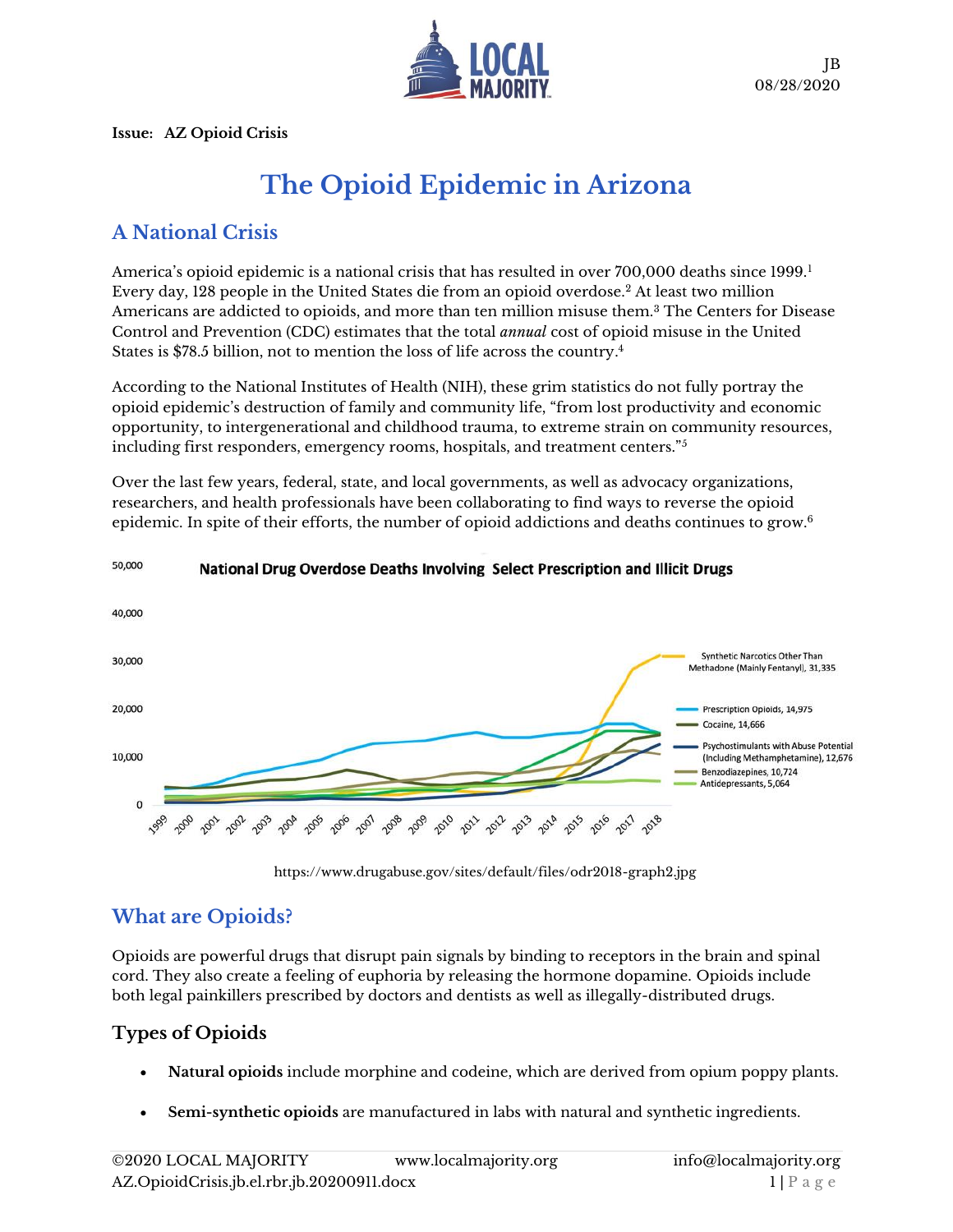

These include oxycodone, hydrocodone, hydromorphone, oxymorphone, and heroin.

• **Synthetic opioids** include fentanyl, meperidine, tramadol, levorphanol, methadone, and carfentanil.<sup>7</sup> Originally developed as an anesthetic for surgery and also used to alleviate severe pain associated with terminal illnesses, fentanyl is up to 100 times more powerful than morphine. In recent years, illicitly-produced fentanyl has caused an increasing number of overdose deaths.<sup>8</sup> Illegal fentanyl is often added to heroin or cocaine to increase potency, and, since 2016, Mexican cartels have been manufacturing it in pill form. In 2018, the DEA in Arizona seized over 1.4 million fentanyl pills.<sup>9</sup>

In 2015, according to the International Narcotics Control Board, Americans represented about 99.7% of the world's hydrocodone consumption. In 2016 alone, 6.2 billion hydrocodone pills and 5 billion oxycodone tablets were distributed nationwide. <sup>10</sup>

Between 2017 and 2018 the rate of synthetic opioid-related deaths rose 10% nationally. In 2018, there were more than 31,000 deaths involving synthetic opioids (other than methadone) in the United States, accounting for 67% of all opioid-involved deaths. 11



#### 3 Waves of the Rise in Opioid Overdose Deaths

<https://www.cdc.gov/drugoverdose/images/epidemic/2018-3-Wave-Lines-Mortality.png>

### **Causes of the Opioid Crisis**

A number of factors have contributed to the growth of opioid abuse in the United States, which researchers have described as "the result of a perfect storm of poverty, trauma, availability, and pain."<sup>12</sup> These factors include the over-prescription of opioids, aggressive marketing and lobbying efforts by pharmaceutical companies, the stress and despair associated with chronic pain and poverty, as well as an active black market in illicit drugs.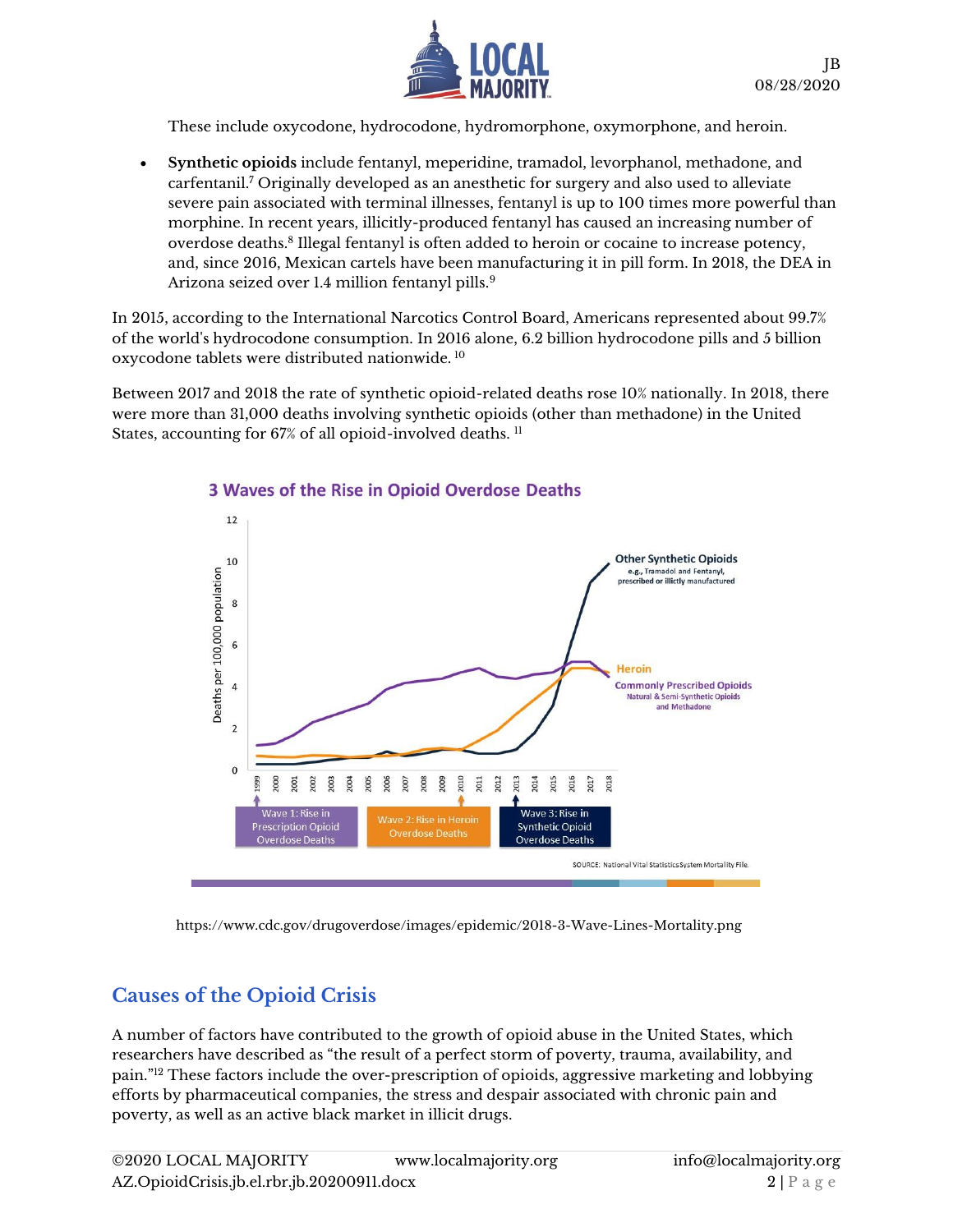

#### **Over-prescribing Culture**

In the 1990s, a change in cultural attitudes towards pain management, with increasing emphasis on using medication to alleviate pain, resulted in primary care physicians, who were not well trained in pain management, prescribing opioids at ever-increasing rates. By 2018, more than one in five Americans had filled an opioid prescription, according to the CDC. "We're 5% of the world's population, but we consume 80% of the world's prescription opioids," said Dr. Jonathan Chen, a physician and researcher at Stanford University Medical Center.<sup>13</sup>

In 2016, the CDC issued guidelines for prescribing opioid medications with the intent of minimizing their use, especially in the treatment of chronic pain. Yet a CDC study, released in May 2020, showed that many health care providers ignore the federal guidelines and continue to prescribe opioids even when there are better treatments available.<sup>14</sup>

Roughly half the states have implemented some form of regulation designed to curtail prescribing.<sup>15</sup> Arizona's 2014 Opioid Prescribing Guidelines for acute and chronic pain are merely voluntary. The only requirement with the force of law is Executive Order 2016-06, issued by Governor Ducey in October 2016. The order limits all initial prescriptions of opioids to no more than a seven-day dose. The order, however, only applies to Medicaid beneficiaries and state employees enrolled in the state health insurance plan.<sup>16</sup> The 2018 Opioid Epidemic Act (SB1001) reduced the limit on initial prescriptions for chronic pain from seven to five days, and 3-5 days for acute pain.<sup>17, 18</sup>

#### **Drug Companies Promote and Protect their Interests**

In the late 1990s, pharmaceutical companies fueled the prescription of opioids at increasing rates by reassuring health care providers that the drugs were safe and relatively addiction-free. When Purdue Pharma, the maker of OxyContin, introduced the drug in 1996, they aggressively promoted it through lavish all-expenses paid conferences for healthcare providers, bonus programs for sales representatives, starter coupons for patients, and promotional items, such as OxyContin hats and plush toys. The use of sophisticated marketing data enabled the company to track and influence physicians' prescribing habits. The result of these marketing efforts was that Purdue's sales increased *over 2000*%, from \$48 million in 1996 to almost \$1.1 billion in 2000. Not surprisingly, with the growth in sales and the availability of OxyContin, came increased abuse, addiction, and death.<sup>19</sup>

#### **The Marino Bill**

By 2016, over 200,000 people had overdosed and died on opioids. That year, Congress passed a bill that weakened the Drug Enforcement Agency's (DEA) ability to prevent "suspicious" companies from distributing opioids. The law, called the Marino Bill, was the result of a multi-year, multi-faceted effort on the part of the drug industry, which spent \$102 million lobbying Congress, including nearly \$100,000 for the reelection campaign of Representative Tom Marino (R-PA) and \$177,000 for Senator Orrin Hatch (R-Utah), both of whom sponsored similar bills in the U.S. House and Senate. 20 The passage of the bill curtailed the DEA's ability to go after the drug distributers supplying corrupt doctors and pharmacies with narcotics to sell on the black market.

Apparently unaware of the bill's import, according to the *Washington Post*, Congress voted unanimously to pass it, and the Obama White House signed it into law. Neither the Justice Department nor the DEA objected to its passage. Top officials at the White House and the Justice Department have declined to discuss how the bill came to pass.21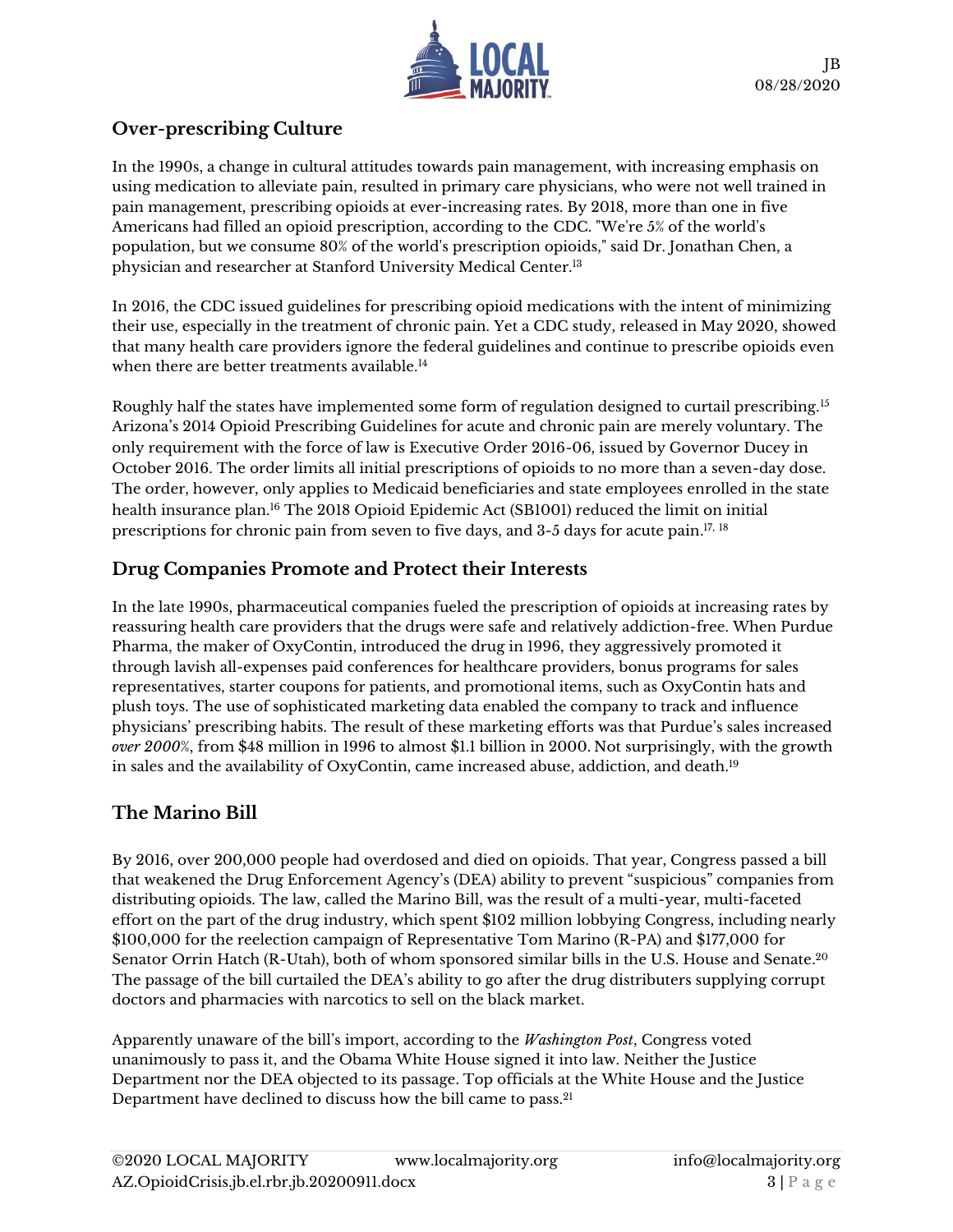

#### **Deaths of Despair**

While there is no single cause of America's opioid epidemic, drug availability combined with economic distress has been a contributing factor in the opioid deaths of many unemployed middleaged males without college degrees. 22

A number of studies have established the connection between loss of economic opportunity and opioid abuse. A 2019 study, published in the journal JAMA, found that the rate of opioid overdose deaths in counties with automotive plant closures was 85% higher than the death rate in counties where plants remained open.<sup>23</sup>

Similarly, Jennifer Silva, a professor of sociology and anthropology at Bucknell University, researching the effects of the collapse of the coal industry in northeastern Pennsylvania, found a strong connection between job loss and opioid abuse. And another study, published by The National Bureau of Economic Research, showed that as the unemployment rate increases by one percentage point in a given county, the opioid-death-rate rises by 3.6 percent, and emergency-room visits rise by seven percent.<sup>24</sup>

These studies support the idea that many opioid overdoses are "deaths of despair," a term coined by Princeton economists Anne Case and Angus Deaton, referring to deaths caused by "joblessness, hopelessness, and both physical and emotional pain."<sup>25</sup>

## **The States Fight Back**

In 2007, Purdue Pharma, the maker of OxyContin, paid \$600 million in fines for misleading regulators, physicians, and patients about the drug's risk of addiction.<sup>26</sup> Since then, thousands of communities have filed civil lawsuits against nearly two dozen drug manufacturers with the intent of recouping some of the enormous costs of the opioid epidemic.<sup>27</sup>

Over two thousand of the claims have been consolidated in U.S. District Court in Cleveland, Ohio, and are part of the largest civil case in U.S. history. Several of the claims were settled in 2019, but the vast majority are still pending.<sup>28</sup>

The main reason that cities, counties, and tribes are filing their own cases is to make sure they have access to the settlement money. This did not happen in the Big Tobacco lawsuit when state Attorneys General brokered the settlement, and most of the money ended up in legislative funds used to "balance budgets and fix potholes."<sup>29</sup>

Unfortunately, the total amount of the settlement may be far below expectations. Although the economic toll of opioids from 2015 through 2018 was more than \$2.5 trillion, the estimated settlement amounts range from \$85 billion to \$100 billion. These amounts are less than half of the \$201 billion the tobacco industry paid out and would hardly make a dent in the overall cost of the opioid crisis. The big difference between Big Tobacco and Big Pharma is that the tobacco industry had one product with no upside. Opioids, on the other hand, are beneficial for some patients; and the companies that produce them also "do some very good things," according to Joe Rice, chief negotiator suing the industry, "including making or selling an array of medicines, vitamins and medical devices as well as drugstore products like shampoo and baby lotion….We don't want these companies to go out of business," he said. "But we want them to pay for what they did."<sup>30</sup>

Prior to 2020, opioid lawsuits were brought against manufacturers and distributers, but not against pharmacies. A new court order filed in May 2020, however, claims that pharmacy chains, including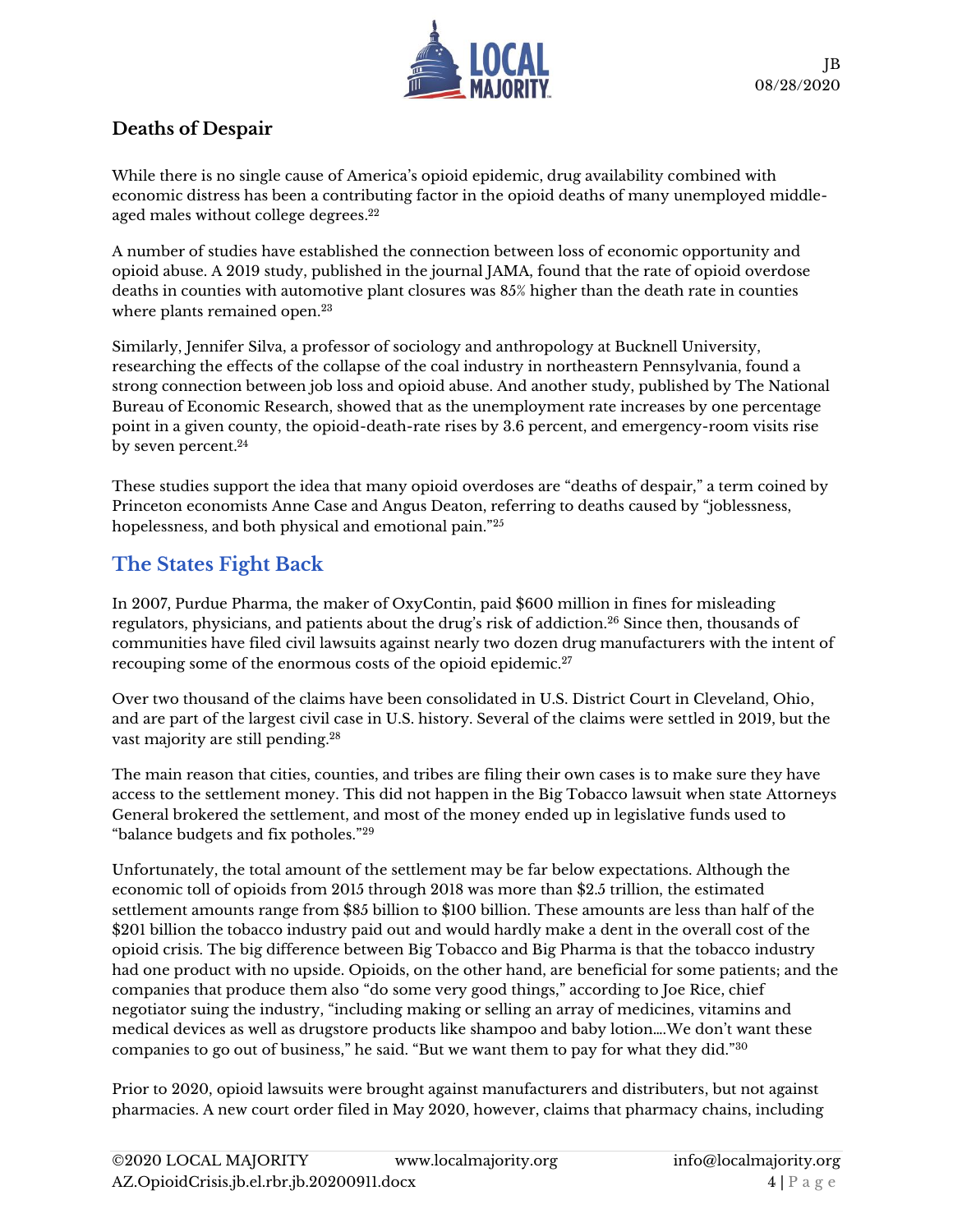

CVS, Rite Aid, and Walgreens, also contributed to the epidemic by selling millions of pills without informing the authorities about suspicious orders. They are also accused of collaborating with the manufacturers in promoting the safety of the drugs.<sup>31</sup>

### **Arizona's Fight Against Opioid Abuse**

#### **Extent of the Crisis**

In Arizona, where more people die from drug overdoses than from car crashes, opioid use, abuse and deaths have increased at an alarming rate over the last fifteen years. Since 2016, when the Arizona Department of Health Services (ADHS) issued the Arizona Opioid Report, the state has made a concerted effort to fight opioid addiction and reduce the number of deaths. The following timeline describes the reports and action plans that formed the framework of Arizona's opioid response.

#### **Arizona's Opioid Crisis Response Timeline: Reports and Action Plans**

**2016: Arizona Opioid Report**. The Arizona Department of Health Services (ADHS) issued a report outlining the extent of the opioid crisis. It showed that the number of opioid-related hospital visits more than doubled between 2007 and 2016; and the number of opioid deaths increased by 74% between 2012 and 2016. $^{32}$  It also found that the capacity for emergency response and care and deaths due to opioids in Arizona varied significantly by region. The majority of opioid-related deaths occurred in cities. However, some rural communities also had significant numbers of deaths, primarily because resources are more dispersed outside of urban centers.<sup>33</sup>

Thus far Arizona's administration and legislators have acted in a bipartisan manner to attack the opioid crisis—rare cooperation that needs to continue as the threat still looms across the state.

#### **2016 Legislation:**

- **Limits on First Fills:** executive order limiting the first fill of addictive prescription opioids to seven days in all cases where the state is the payer  $34$
- **Doctor Shopping: Bill (SB 1283**) requires physicians to access and update the prescription drug database before prescribing a controlled substance.<sup>35</sup>
- **Naloxone Bill (HB 2355)** allows pharmacists to dispense Naloxone, a medication that counteracts opioid overdoses, to opioid abusers, their friends, their family members or anyone in the community. 36

**June 2017**: **Declaration of Emergency.** Governor Doug Ducey issued this declaration in response to the alarming rate of opioid deaths. The declaration called for a statewide effort to reduce opioid deaths and directed the ADHS to rapidly respond to the public health crisis.<sup>37</sup>

**September 2017: Opioid Action Plan.** The ADHS collaborated with partner agencies, impacted stakeholders, and policy makers to provide an action plan with recommendations and a timeline for enacting legislation to fight the epidemic. The plan included the following goals:

- Reduce illicit acquisition and diversion of opioids
- Promote safe prescribing and dispensing of opioids
- Decrease the risk of opioid use disorder
- Improve access to treatment<sup>38</sup>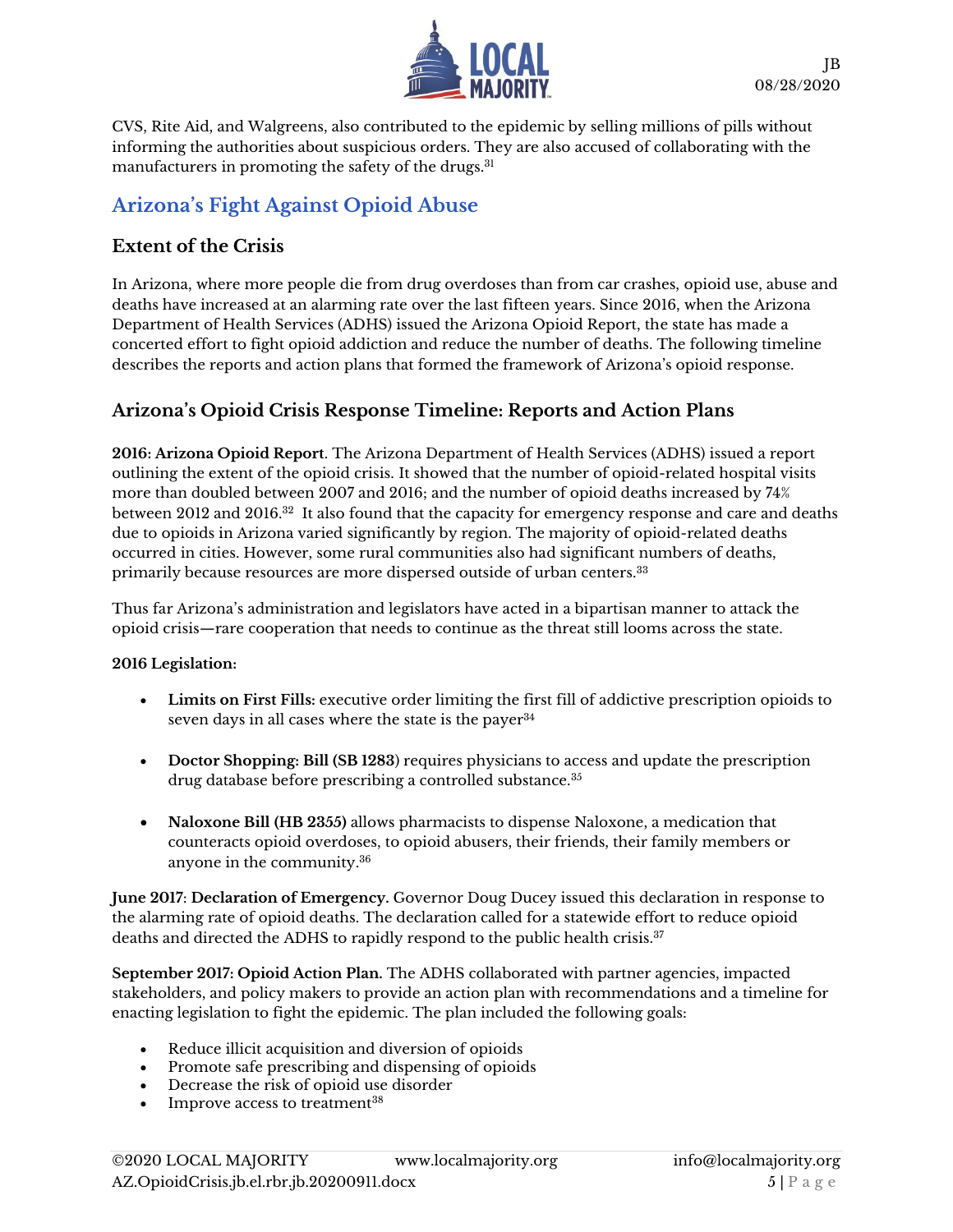

**2017 Legislation: Pilot Program for Inmates.** Executive order allowing inmates suffering from substance abuse disorder to enter a pilot program that includes treatment with Vivitrol to ease their transition back into society. 39

**January 2018: Opioid Epidemic Act (SB1001)**. Using recommendations in the Opioid Action Plan, the state legislature met in a special session and unanimously passed a law to address the opioid epidemic in the following ways:

- Provide funding to expand treatment
- Expand the availability of addiction treatment for the uninsured
- Provide life-saving resources to first responders, police, and community partners
- Implement changes in prescribing rules for new patients
- Implement a Good Samaritan law enabling people to call police during a suspected overdose without fear of prosecution
- Include a new addiction curriculum for medical schools
- Hold "bad actors" accountable40, 41, <sup>42</sup>

#### **April 2018: Opioid Action Plan and Opioid Epidemic Act** implemented.

**May 2018**: **State of Emergency Ended.** Following the implementation of the Opioid Action Plan and the Opioid Epidemic Act, Governor Ducey officially terminated the public health emergency, while acknowledging that efforts to stop the opioid epidemic would continue.<sup>43</sup>



[https://www.azdhs.gov/prevention/womens-childrens-health/injury-prevention/opioid](https://www.azdhs.gov/prevention/womens-childrens-health/injury-prevention/opioid-prevention/opioids/index.php#action-plan)[prevention/opioids/index.php#action-plan](https://www.azdhs.gov/prevention/womens-childrens-health/injury-prevention/opioid-prevention/opioids/index.php#action-plan)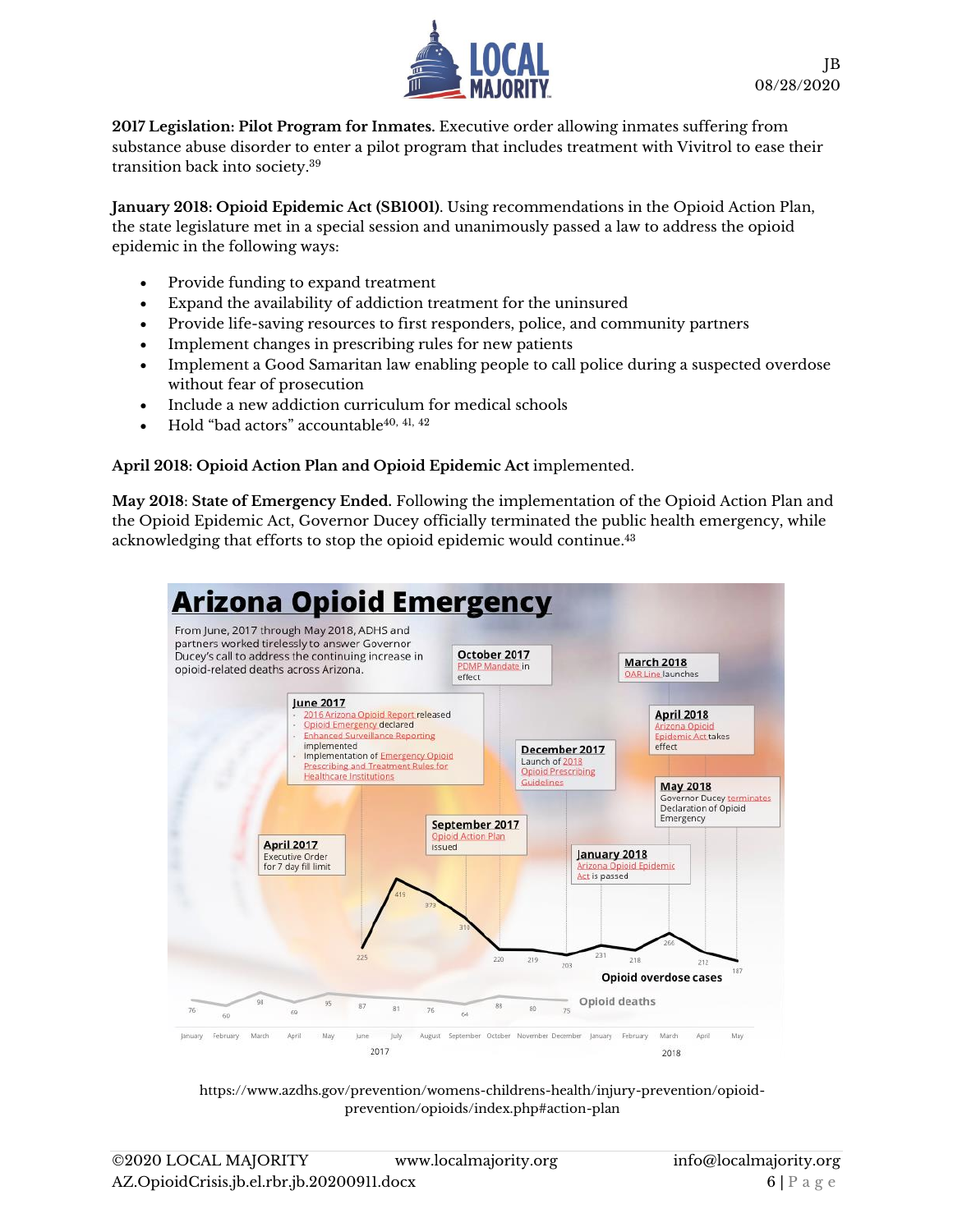

**2018: Opioid Response Summary**. The Opioid Response Summary reviewed Arizona's response to the crisis during 2018 and the actions taken by the Arizona Department of Health Services (ADHS). These actions resulted in the following successful interventions:

- **50%** increase in hospital referrals to behavioral health or substance abuse treatment services between June 2017 and November 2018.
- **685** people received naloxone through December 2018
- **43%** fewer new patients with an opioid prescription for greater than a five-day supply between January and December 2018.
- **21%** decline in the number of opioid prescriptions filled per month in 2018<sup>44</sup>
- **83%** of mothers of babies born with NAS were under medical supervision

While there were certainly a number of successful actions and interventions undertaken in 2018, the crisis was far from over. Between 2017 and 2018, at 92.5%, Arizona had the largest relative increase in synthetic opioid-involved deaths in the country.<sup>45</sup> In addition, during 2018, the number of suspected opioid-related events continued to increase, with 1375 deaths and 9335 overdoses.<sup>46</sup> At 15.9 deaths per 100,000 persons, Arizona was the  $20<sup>th</sup>$  worst in the nation for opioid-related deaths.<sup>47</sup>

The data also showed the following disturbing trends:

- Men had 59% of overdoses.
- Individuals aged 25-34 had the highest percentage of opioid overdoses.
- Overdoses frequently involved multiple drugs.
- Only 40% of health care providers checked the Controlled Substances Prescription Monitoring Program (CSPMP) prior to prescribing a controlled substance.

The Opioid Response Summary's authors pointed out that it will take time to end a crisis that started over a decade ago, and they predicted that the policy changes and interventions implemented in 2018 will yield positive outcomes over the next few years. They conclude by saying that "the work across Arizona to prevent opioid addiction and overdoses continues with an unrelenting commitment to save lives."<sup>48</sup>

#### **2018 Legislation:**

- **Drug Overdose Review Team (HB 2038)** establishes a review team, comprised of health prevention and public safety officials, to investigate and collect data on all drug overdose deaths and coordinate with local stakeholders to prevent future deaths. 49
- **Intervention Strategies Bill (HB 2088)** requires school districts to develop strategies to increase student safety, including the prevention of prescription opioid use. $^{50}$

**July 2019 – June 2021: Opioid Action Plan Version 2.0.** The Opioid Action Plan Version 2.0 articulates next steps in addressing Arizona's opioid epidemic. Recognizing that opioid overdoses and deaths have continued to increase and that it will take time to see significant improvement, the new plan stresses the importance of continued implementation of the policies, strategies, and action items articulated in the first Opioid Action Plan. It also includes the following goals to be reached by 2024:

- Reduce the number of opioid deaths in Arizona by 10%
- Reduce the number of verified non-fatal opioid overdoses in Arizona by 15%
- Reduce the rate of all drug overdose deaths in Arizona by 10%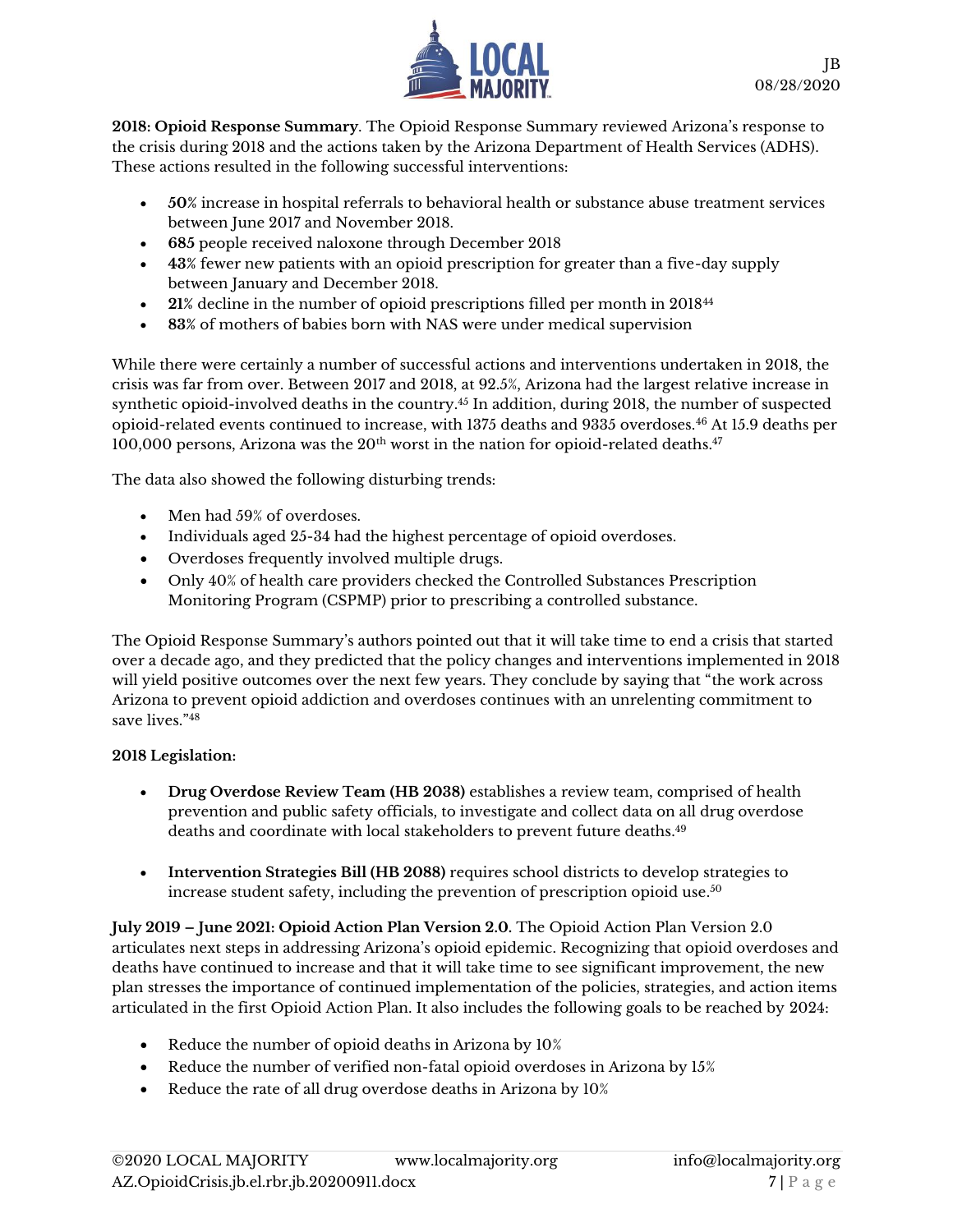

The focus going forward will be on the following action items:

- Improve prevention and early intervention programs
- Increase access to treatment and the use of Arizona's Controlled Substances Prescription Monitoring Program
- Decrease stigmatization
- Improve the quality of opioid-related data.<sup>51</sup>

#### **2019 Legislation:**

- **Opioid Epidemic Act Amended (HB 2075)** requires all Arizona providers, beginning on January 1, 2020, to electronically prescribe any Schedule II controlled substance that is an opioid.<sup>52</sup> This will significantly reduce the use paper prescriptions, which can be stolen, altered, or forged.  $^{53}$
- **Centers of Excellence (SB 1535**) among many provisions, requires the establishment of standards for designating centers of excellence for treating opioid use disorder statewide, a statewide learning collaborative to share best practices and peer-to-peer support between centers of excellence, and the establishment of an Arizona Opioid Use Disorder Review Council. 54

One important piece of legislation has not yet been passed. **The Arizona Syringe Service Bill (HB 2389; HB 2148; HB 2608)** would decriminalize clean needle exchanges, which are still technically a felony. In 2018 and 2019, the bill passed in the House of Representatives, but not in the Senate. In 2020 it again passed in the House, but the legislature adjourned *sine die* before the Senate could consider it.<sup>55</sup> The Republican-controlled legislature's failure to pass this bill reflects an outdated, punitive approach to addiction. 56

#### **Arizona Claims Against Drug Manufacturers**

In 2018, Arizona's State Attorney General, Mark Brnovich, filed a suit against Purdue Pharma, accusing the company of engaging in "deceptive and misleading marketing" to promote opioid use in violation of a previous court order.<sup>57</sup> The following year, Brnovich added the Sackler family, Purdue Pharma's owners, to the suit. However, the Supreme Court rejected the claim, and Purdue filed for bankruptcy in September 2019. Brnovich insisted that he will continue to pursue the suit.<sup>58</sup>

A number of Arizona cities and counties, including Prescott, Bullhead City, Surprise, Glendale, Apache, La Paz, Maricopa, and Pinal Counties have also filed lawsuits. The Pinal County suit cites the "societal and financial harm . . . suffered at the hands of those responsible for the opioid crisis." The lawsuits include distributors who, according to the Pinal County claim, "neglected their legal duties to monitor, report and prevent suspicious shipments of opioids."<sup>59</sup>

#### **Federal Research**

As Arizona and many other states struggle with an increasing number of opioid overdoses and deaths, it would appear that research coordinated at the federal level is the best hope for addressing the crisis. Presently, researchers at the Food and Drug Administration (FDA), at the National Institutes of Health (NIH), and at universities across the country are looking for scientific solutions to the epidemic. They are exploring ways of improving prevention and treatment. They are studying better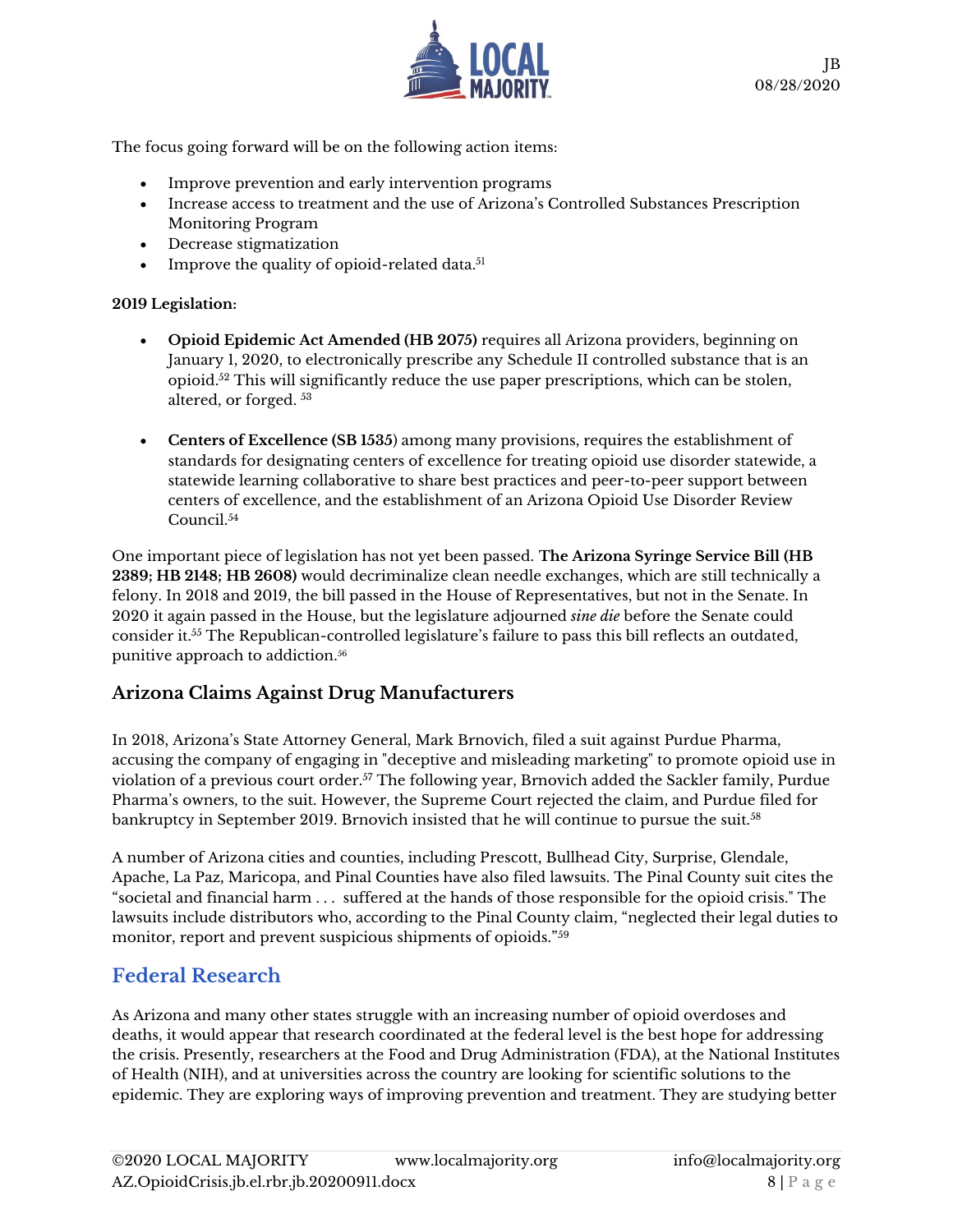

drug delivery systems. And they are learning how opioids work on brain pathways so they can develop non-addictive drugs.<sup>60, 61</sup>

### **Opioids and COVID-19—an Epidemic within a Pandemic**

As if the COVID-19 pandemic were not bad enough, federal and local officials are reporting soaring drug overdose deaths creating "a hidden epidemic within the coronavirus pandemic." Suspected overdoses increased by 18% in March 2020, 29% in April and 42% in May. Isolation and economic devastation are significant contributing factors.<sup>62</sup>

In addition, according to Nora Volkow, M.D., Director of the National Institute on Drug Abuse (NIDA), individuals suffering from substance use disorder (SUD) are at increased risk of becoming seriously ill if they contract COVID-19. They also face a number of indirect risks resulting from homelessness, joblessness, incarceration, and reduced access to health care and recovery support services. COVID-19 transmission is exceptionally high in homeless shelters and in prisons, where more than half of the prisoners have SUD.<sup>63</sup>

In Arizona, as in many other states, numerous individuals have experienced loss during the pandemic. They have lost jobs, businesses, and homes. Without being able to attend support groups, sponsors, or opioid treatment programs, they are more likely to relapse.<sup>64</sup>

In addition to restricted counseling access, habitual drug users may have difficulty obtaining medications for opioid-related addiction or clean needle exchanges from syringe services programs. For those in recovery, the isolation of social distancing can lead to anxiety, depression, and relapse. Social distancing can also result in overdoses and fatalities if there is no one to administer naloxone. Individuals suffering from substance use disorder are already stigmatized, and now during the COVID-19 pandemic, with overcrowded hospitals and overworked medical staff, they may not get the treatment they need.<sup>65</sup>

### **Going Forward**

The goals of Arizona's two Opioid Action Plans are to address the opioid crisis through educational outreach, changed prescribing regulations, and better treatment for those suffering from opioid use disorder.<sup>66</sup> To that end, Arizona spends \$265 million a year on opioid prevention and treatment.<sup>67</sup> But in the two years since legislators approved the first Opioid Action Plan, the state has failed to meet its goal of decreasing opioid overdoses and deaths. And although healthcare providers are now writing 13% fewer opioid prescriptions, efforts to curb the supply of illicit opioids have been less successful.<sup>68</sup> In fact, based on data provided by the CDC in July 2020, there are more overdoses and opioid-related fatalities now than ever before.<sup>69</sup>

Arizona's opioid epidemic developed over more than a decade and it will not be reversed overnight. This long-term crisis affects individuals, families, communities, the healthcare system, and the economy. Such a complex problem requires a concerted, coordinated state- and federal effort to develop effective strategies to provide services to those with the greatest need while maximizing the efficient use of limited resources.<sup>70</sup>

Now, the COVID-19 pandemic has exacerbated the opioid crisis throughout the country. It is essential that policymakers, researchers, and healthcare experts develop new ways of meeting the needs of those suffering from opioid abuse disorder.<sup>71</sup>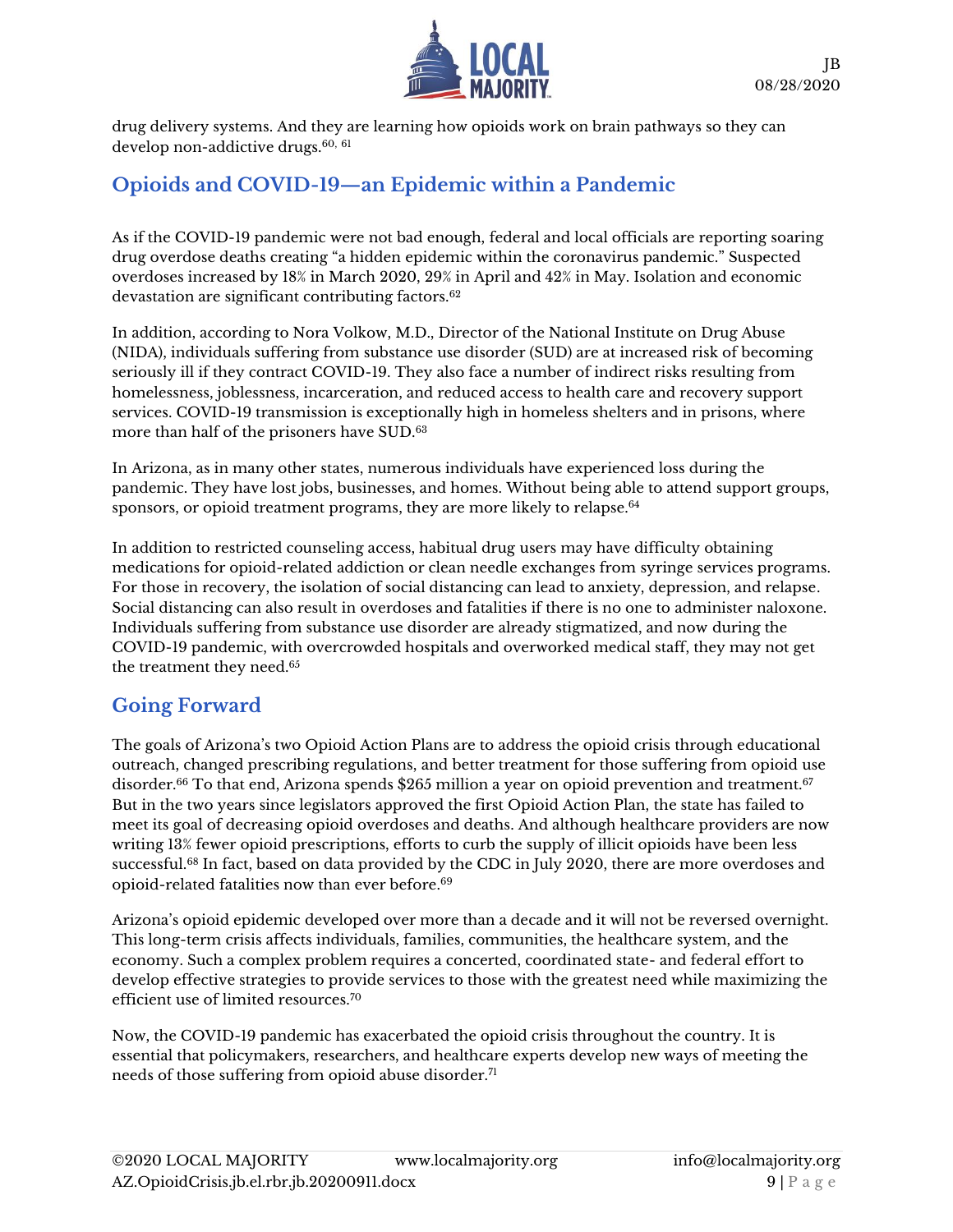

In an article proposing rapid and coordinated action, Johns Hopkins School of Public Health and RAND Corporation experts recommend "new partnerships, the unprecedented use of technology, and the dismantling of antiquated regulations." They conclude that the "greatest strength of the treatment system has always been compassion and care for the most vulnerable—qualities needed now more than ever."<sup>72</sup> For those suffering the most right now, such words seem aspirational at best.

It is, perhaps, important to remember that the CDC deemed opioid overdoses to be an "epidemic" long before COVID-19 hit the airwaves.<sup>73</sup> And while novel virus vaccines are being explored, opioid addiction must not be allowed to pass into the realm of being 'old news' without new champions to continue the fight that continues to rage across the country.

- <sup>7</sup> [https://www.azfamily.com/the-different-types-of-opioids/article\\_e6fda994-394f-11e9-b49b-075a9b357635.html](https://www.azfamily.com/the-different-types-of-opioids/article_e6fda994-394f-11e9-b49b-075a9b357635.html)
- <sup>8</sup> [https://www.azfamily.com/the-different-types-of-opioids/article\\_e6fda994-394f-11e9-b49b-075a9b357635.html](https://www.azfamily.com/the-different-types-of-opioids/article_e6fda994-394f-11e9-b49b-075a9b357635.html)
- <sup>9</sup> [https://www.dea.gov/press-releases/2020/01/23/nearly-170000-deadly-fentanyl-pills-seized-dea-task-force](https://www.dea.gov/press-releases/2020/01/23/nearly-170000-deadly-fentanyl-pills-seized-dea-task-force-phoenix-pd-and)[phoenix-pd-and](https://www.dea.gov/press-releases/2020/01/23/nearly-170000-deadly-fentanyl-pills-seized-dea-task-force-phoenix-pd-and)

<sup>11</sup> <https://www.cdc.gov/drugoverdose/data/fentanyl.html>

[prevention/appendix-b-state-by-state-summary.pdf](https://www.azdhs.gov/documents/prevention/womens-childrens-health/injury-prevention/opioid-prevention/appendix-b-state-by-state-summary.pdf)

```
17 https://www.acponline.org/system/files/documents/about_acp/chapters/az/2az_opioid_epidemic_act_-
_an_update_-_brady-derksen.pdf
```
- <sup>18</sup> [https://www.azdhs.gov/documents/audiences/clinicians/clinical-guidelines-recommendations/prescribing](https://www.azdhs.gov/documents/audiences/clinicians/clinical-guidelines-recommendations/prescribing-guidelines/az-opioid-prescribing-guidelines.pdf)[guidelines/az-opioid-prescribing-guidelines.pdf](https://www.azdhs.gov/documents/audiences/clinicians/clinical-guidelines-recommendations/prescribing-guidelines/az-opioid-prescribing-guidelines.pdf)
- <sup>19</sup> <https://www.ncbi.nlm.nih.gov/pmc/articles/PMC2622774/>

<sup>21</sup> <https://www.washingtonpost.com/graphics/2017/investigations/dea-drug-industry-congress/>

<sup>30</sup> <https://www.nytimes.com/2020/02/17/health/national-opioid-settlement.html>

<sup>32</sup> [https://www.azdhs.gov/documents/audiences/clinicians/clinical-guidelines-recommendations/prescribing](https://www.azdhs.gov/documents/audiences/clinicians/clinical-guidelines-recommendations/prescribing-guidelines/arizona-opioid-report.pdf)[guidelines/arizona-opioid-report.pdf](https://www.azdhs.gov/documents/audiences/clinicians/clinical-guidelines-recommendations/prescribing-guidelines/arizona-opioid-report.pdf)

<sup>35</sup> [https://azgovernor.gov/governor/news/2017/01/governor-ducey-addresses-opioid-addiction-new-executive](https://azgovernor.gov/governor/news/2017/01/governor-ducey-addresses-opioid-addiction-new-executive-order-letter-state)[order-letter-state](https://azgovernor.gov/governor/news/2017/01/governor-ducey-addresses-opioid-addiction-new-executive-order-letter-state)

<sup>1</sup> <https://www.theatlantic.com/health/archive/2020/01/what-caused-opioid-epidemic/604330/>

<sup>2</sup> <https://www.drugabuse.gov/drug-topics/opioids/opioid-overdose-crisis>

<sup>3</sup> <https://heal.nih.gov/about/research-plan>

<sup>4</sup> <https://www.drugabuse.gov/drug-topics/opioids/opioid-overdose-crisis>

<sup>5</sup> <https://heal.nih.gov/about/research-plan>

<sup>6</sup> <https://www.fda.gov/drugs/information-drug-class/opioid-medications>

<sup>10</sup> [https://www.wqad.com/article/news/local/drone/8-in-the-air/opioid-crisis-fast-facts/526-e43ffaff-a384-4e84](https://www.wqad.com/article/news/local/drone/8-in-the-air/opioid-crisis-fast-facts/526-e43ffaff-a384-4e84-b657-5f7f069de9b5) [b657-5f7f069de9b5](https://www.wqad.com/article/news/local/drone/8-in-the-air/opioid-crisis-fast-facts/526-e43ffaff-a384-4e84-b657-5f7f069de9b5)

<sup>12</sup> <https://www.theatlantic.com/health/archive/2020/01/what-caused-opioid-epidemic/604330/>

<sup>13</sup> <https://www.npr.org/2020/07/17/887590699/doctors-and-dentists-still-flooding-u-s-with-opioid-prescriptions>

<sup>14</sup> <https://www.npr.org/2020/07/17/887590699/doctors-and-dentists-still-flooding-u-s-with-opioid-prescriptions>

<sup>15</sup> <https://www.npr.org/2020/07/17/887590699/doctors-and-dentists-still-flooding-u-s-with-opioid-prescriptions> <sup>16</sup> [https://www.azdhs.gov/documents/prevention/womens-childrens-health/injury-prevention/opioid-](https://www.azdhs.gov/documents/prevention/womens-childrens-health/injury-prevention/opioid-prevention/appendix-b-state-by-state-summary.pdf)

<sup>20</sup> [https://govtrackinsider.com/a-unanimously-passed-law-may-have-accidentally-perpetuated-the-opioid-crisis-](https://govtrackinsider.com/a-unanimously-passed-law-may-have-accidentally-perpetuated-the-opioid-crisis-709f690130bb)[709f690130bb](https://govtrackinsider.com/a-unanimously-passed-law-may-have-accidentally-perpetuated-the-opioid-crisis-709f690130bb)

<sup>22</sup> <https://www.theatlantic.com/health/archive/2015/11/boomers-deaths-pnas/413971/>

 $^{23}$  <https://jamanetwork.com/journals/jamainternalmedicine/fullarticle/2757788?resultClick=1>

<sup>24</sup> <https://www.theatlantic.com/health/archive/2020/01/what-caused-opioid-epidemic/604330/>

<sup>25</sup> <https://www.theatlantic.com/health/archive/2017/04/joblessness-and-opioids/523281/>

<sup>26</sup> <https://www.nytimes.com/2007/05/10/business/11drug-web.html>

<sup>27</sup> <https://www.npr.org/2020/07/17/887590699/doctors-and-dentists-still-flooding-u-s-with-opioid-prescriptions>

<sup>28</sup> <https://www.washingtonpost.com/national/2019/07/20/opioid-files/?arc404=true>

<sup>29</sup> <https://www.nytimes.com/2019/10/21/health/opioid-settlement.html>

<sup>31</sup> <https://www.nytimes.com/2020/05/27/health/opioids-pharmacy-cvs-litigation.html?searchResultPosition=2>

<sup>33</sup> [https://www.azdhs.gov/documents/audiences/clinicians/clinical-guidelines-recommendations/prescribing](https://www.azdhs.gov/documents/audiences/clinicians/clinical-guidelines-recommendations/prescribing-guidelines/arizona-opioid-report.pdf)[guidelines/arizona-opioid-report.pdf](https://www.azdhs.gov/documents/audiences/clinicians/clinical-guidelines-recommendations/prescribing-guidelines/arizona-opioid-report.pdf)

<sup>34</sup>[https://azgovernor.gov/sites/default/files/related-docs/arizona\\_opioid\\_epidemic\\_act\\_policy\\_primer.pdf](https://azgovernor.gov/sites/default/files/related-docs/arizona_opioid_epidemic_act_policy_primer.pdf)